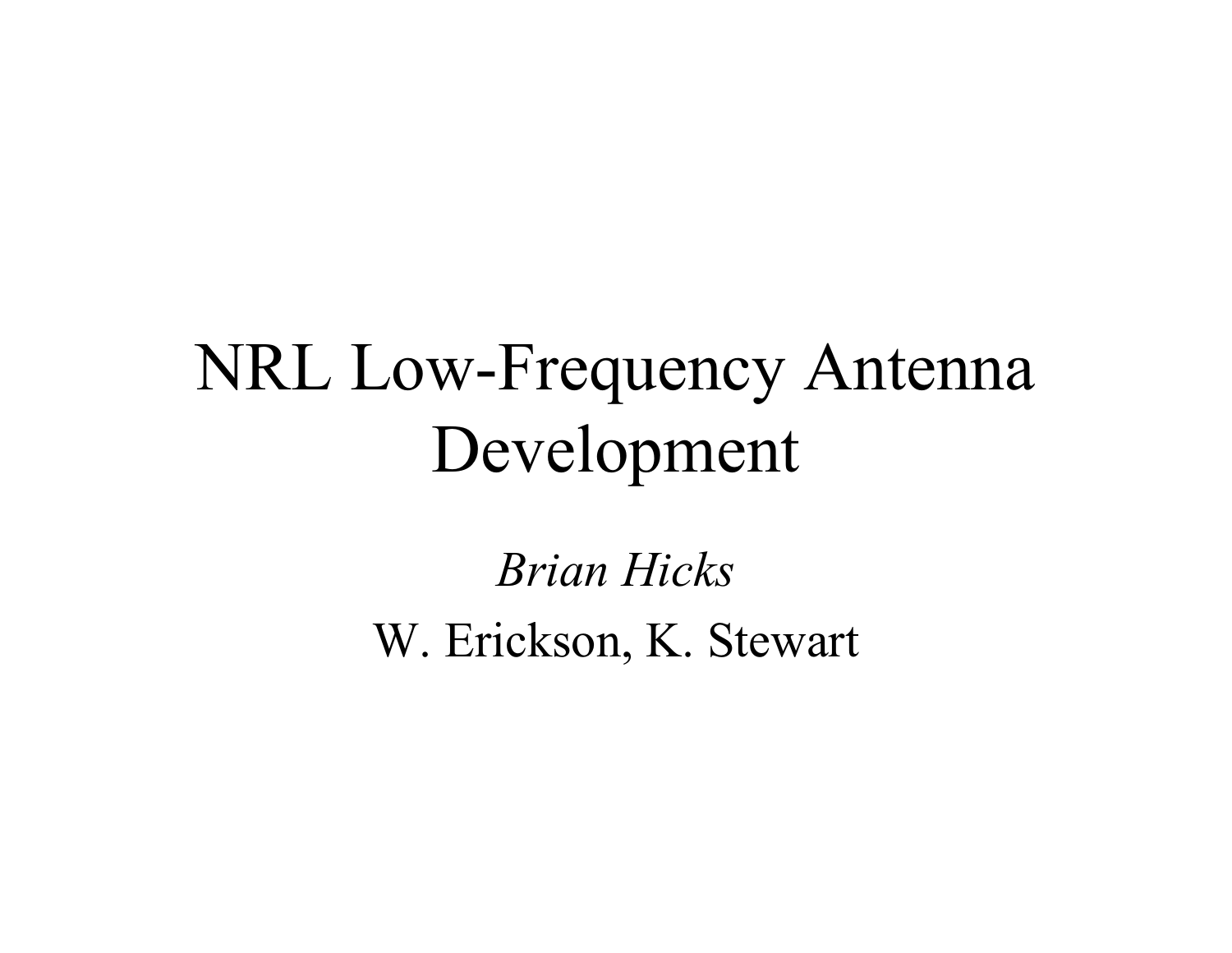Our *goal* has been to research and develop widebandwidth low-frequency antennas to operate from 10 MHz (~ionospheric cut-off) to approximately 120 MHz for use with LOFAR.

Our *approach* has been to model, prototype, and test antenna designs by observing actual astronomical sources (e.g. Galactic drift scans, solar bursts, and other strong sources)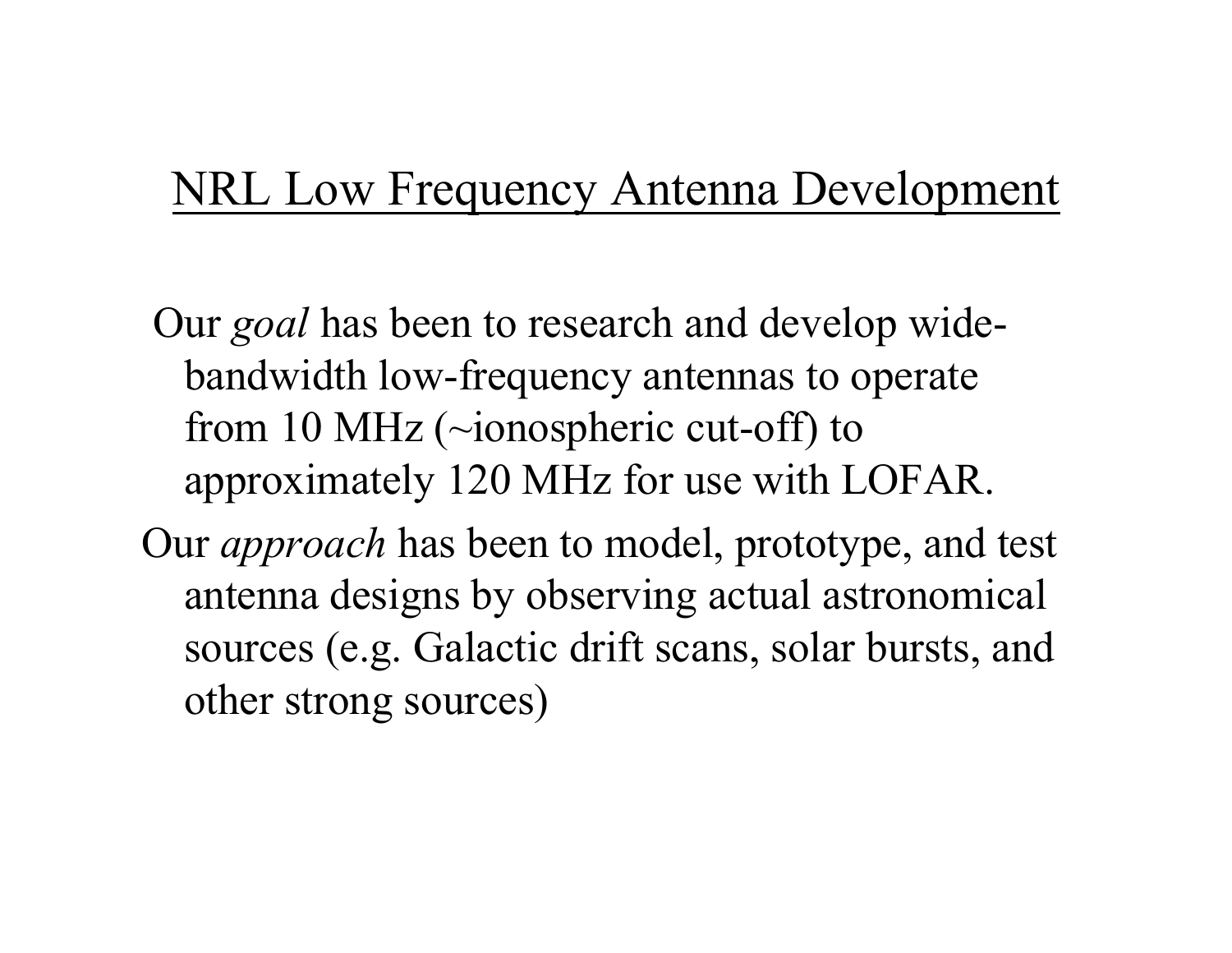# NRL Low Frequency Antenna Development Antenna System Components

- Active Baluns Early NRL efforts focused on using high input impedance amplifiers coupled directly to folded dipole antennas. It was our intent to mitigate the widely varying impedances associated with such antennas at lower frequencies.
- Antenna Elements Early NRL efforts focused on folded-dipole antennas.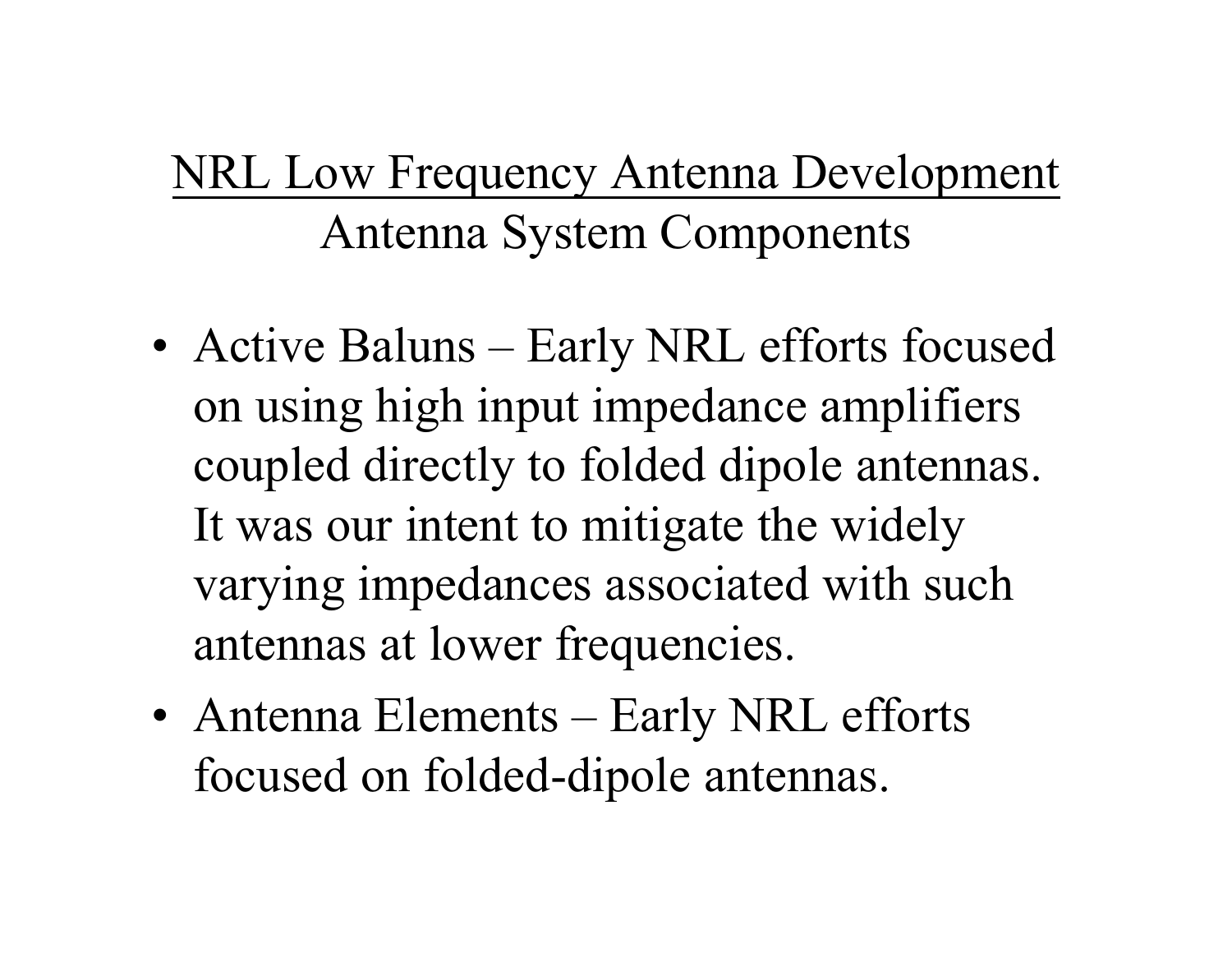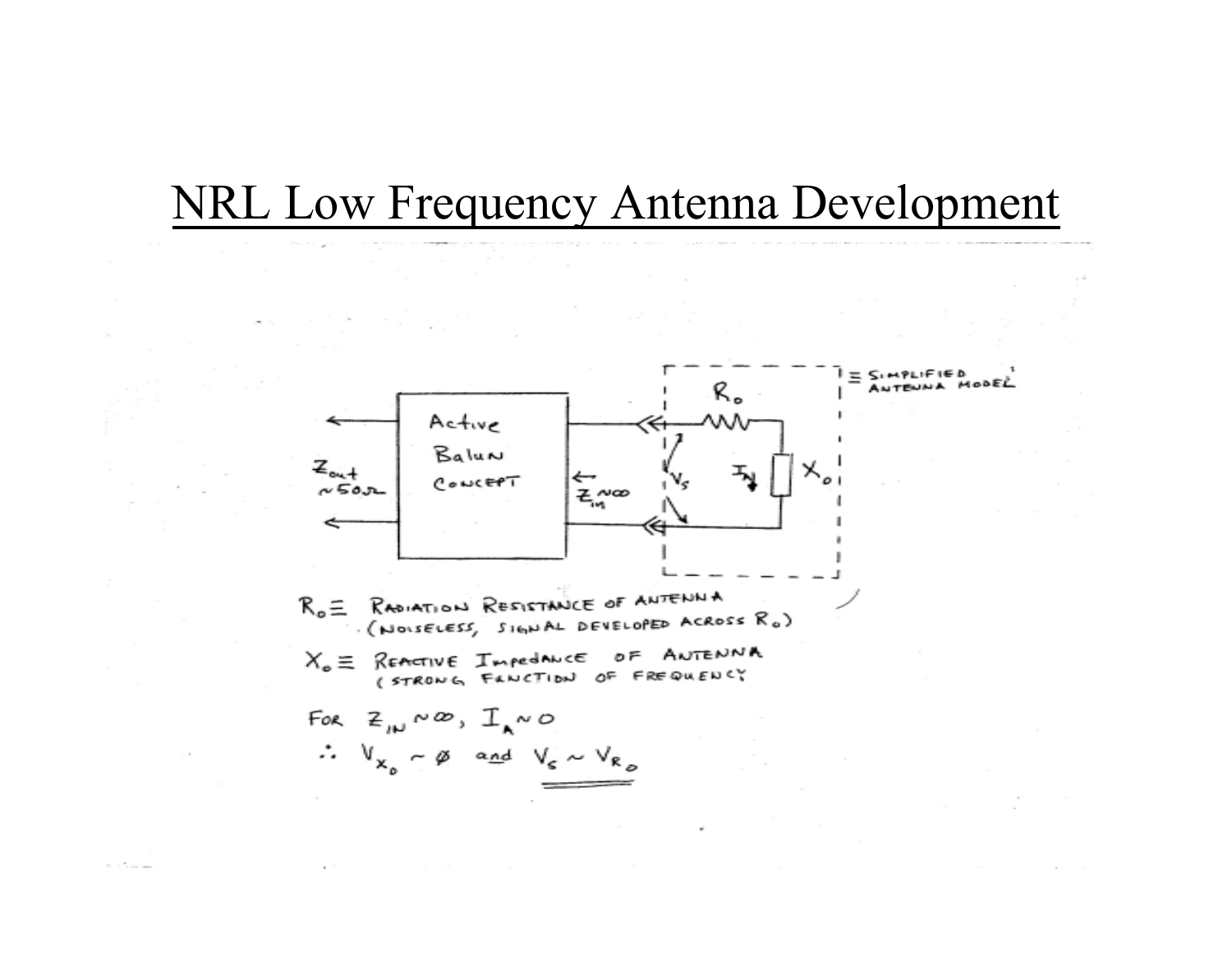

Antenna Reactance vs. Frequency **Antenna Resistance vs. Frequency** 

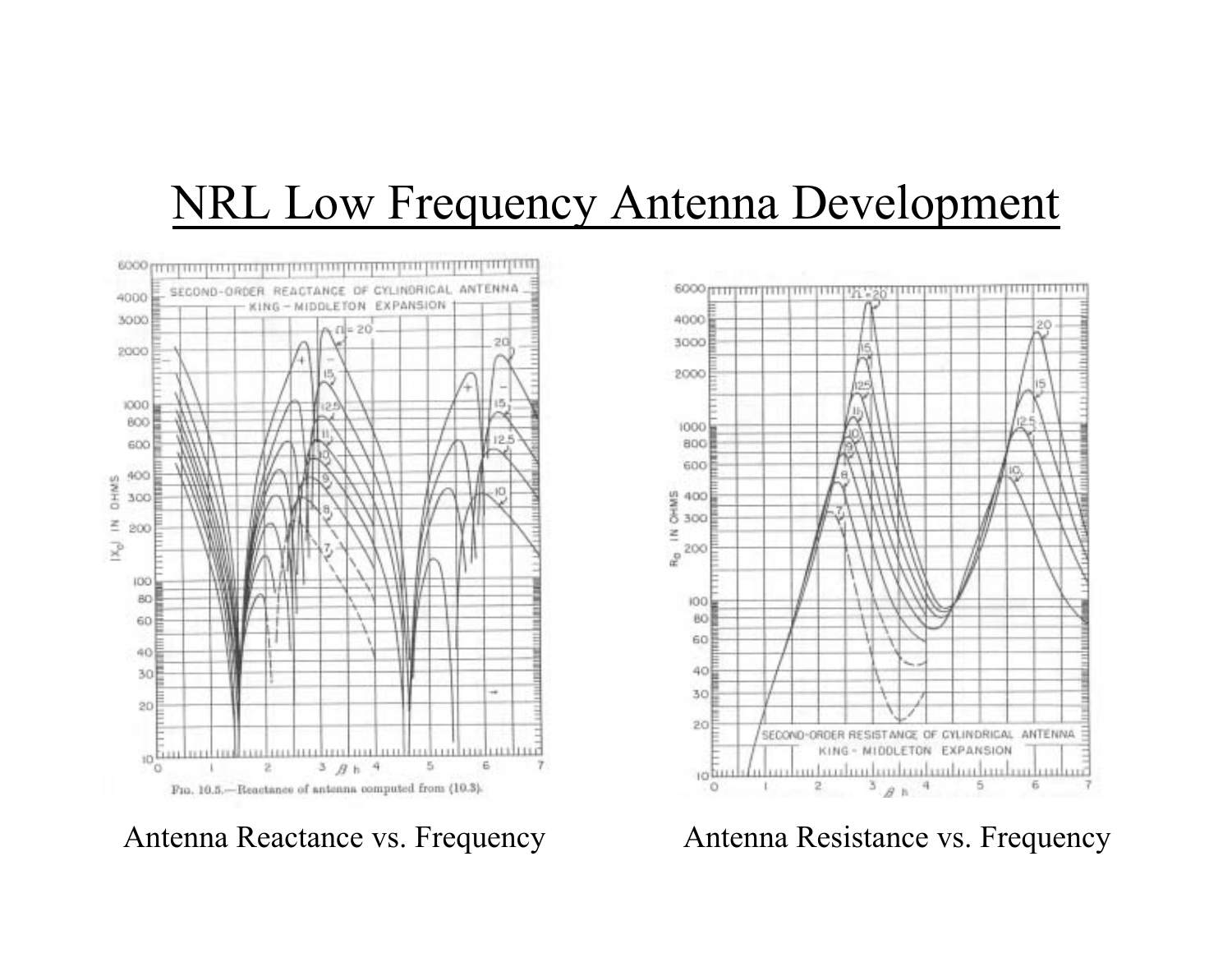

Active-dipole tests based on folded dipole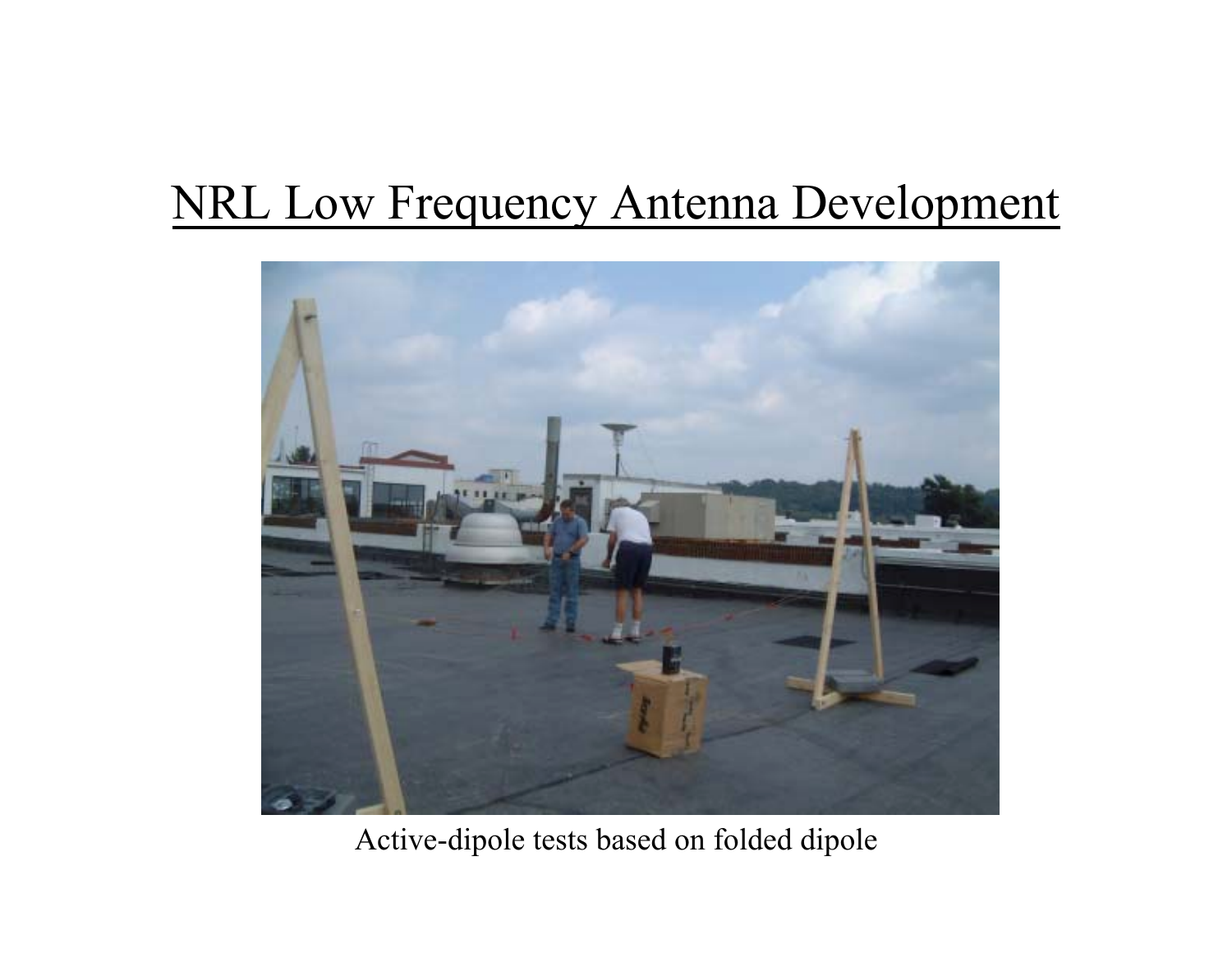

Early active-balun design coupled to folded-dipole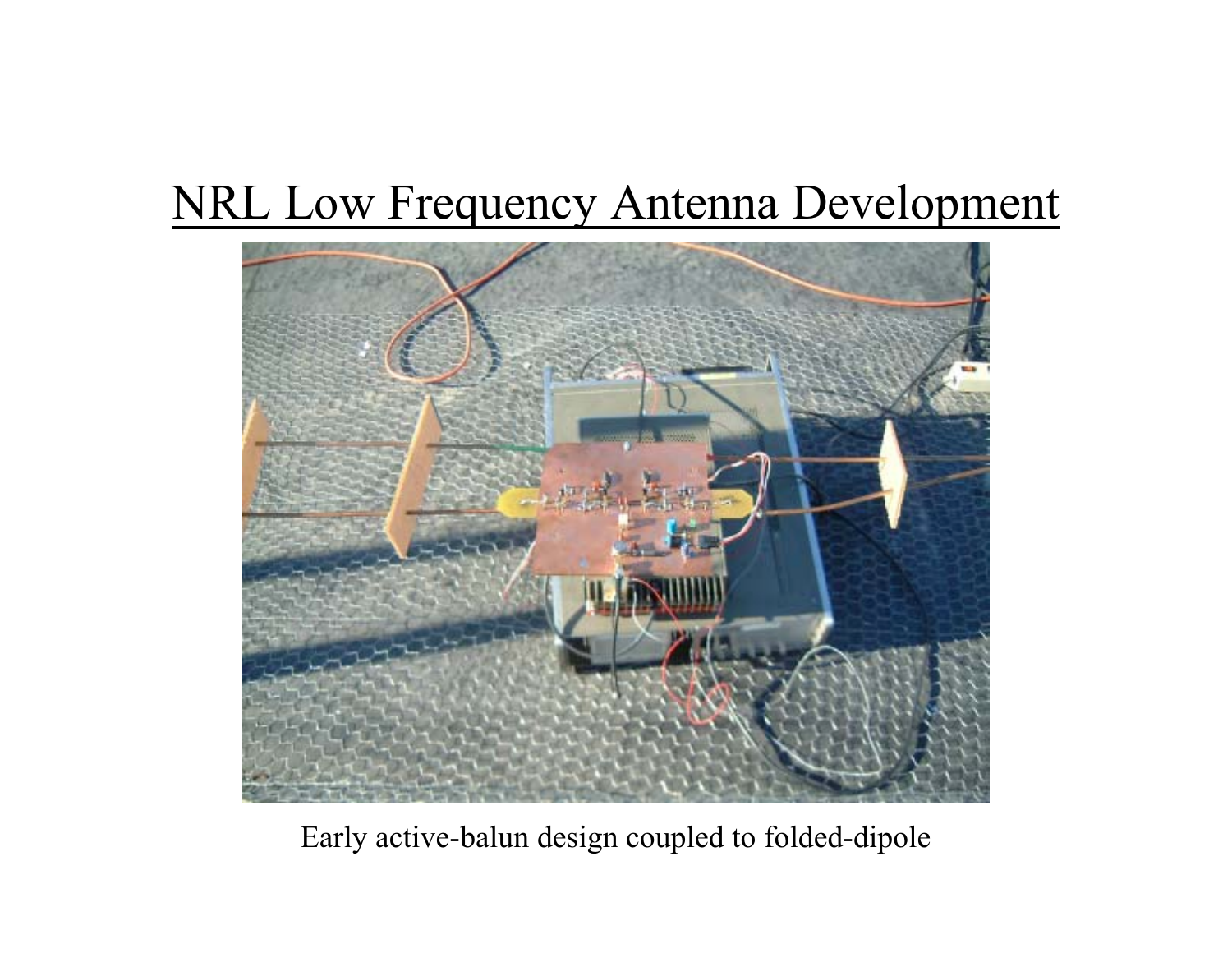

Active-balun prototype utilizing commercial wide-bandwidth Operational Amplifier

Newer designs focus on mainstream components such as CATV amplifiers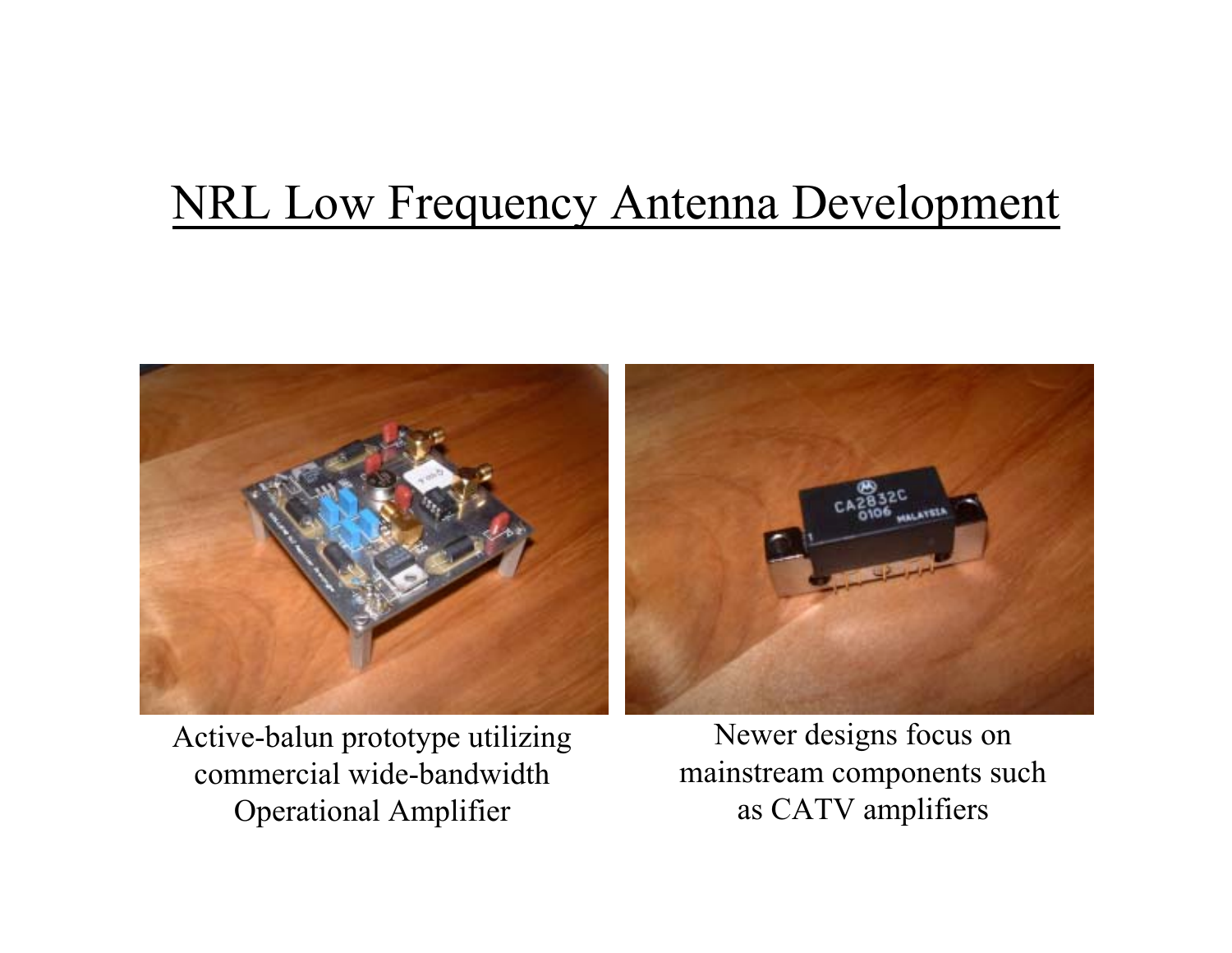



Design and Simulation of Inverted-V Dipole Antenna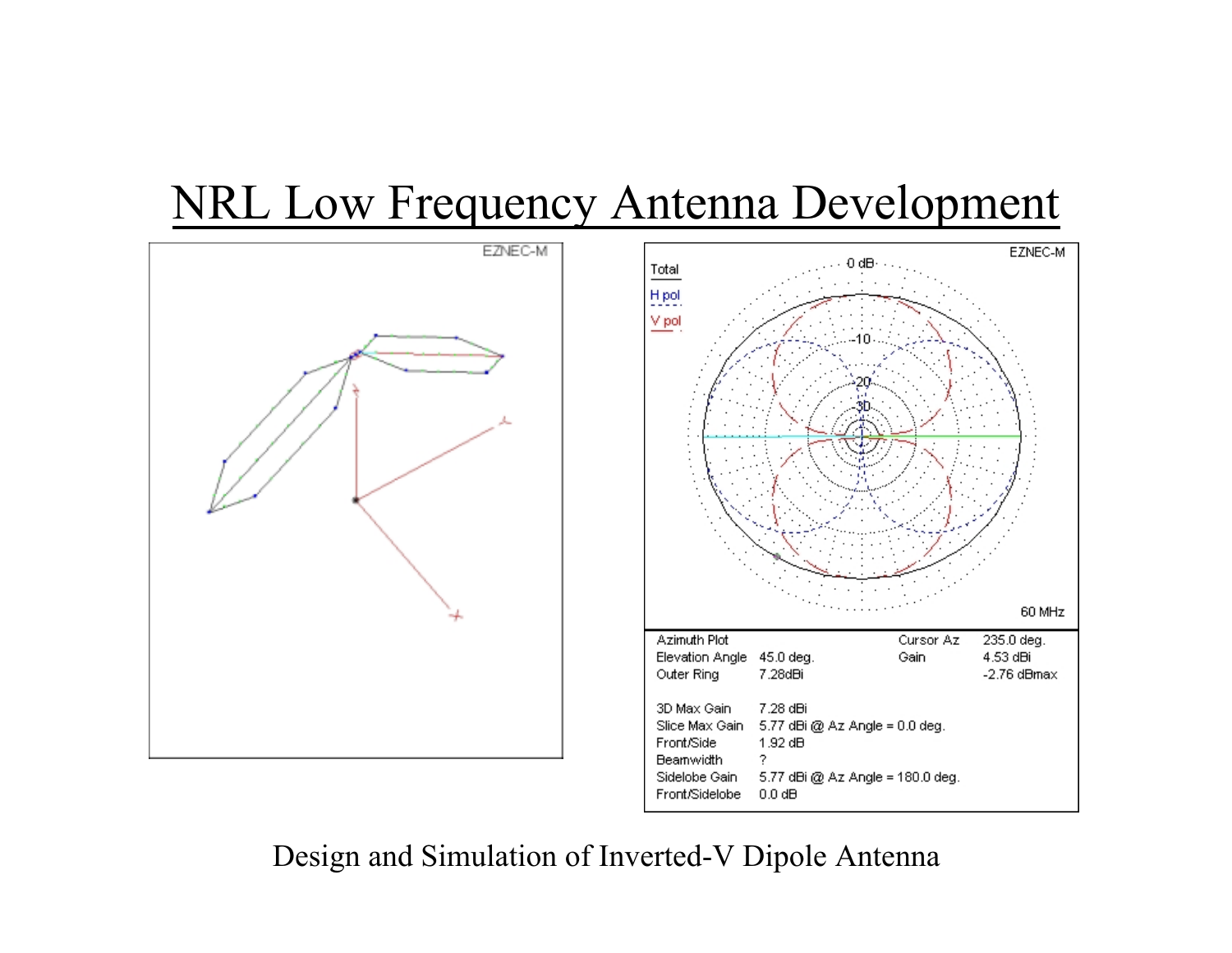

Log-Periodic at BIRS Site (Bruny Island Radio Spectrometer) BIRS data from 3-8-2002

William Erickson's BIRS system conducts solar burst observations in the 3 to 20 MHz range. In operation since 1995, BIRS utilizes digital avoidance and excision techniques to minimize terrestrial RFI. BIRS data is updated daily on its WWW site.



BIRS Web-Site: http://fourier.phys.utas.edu.au/birs/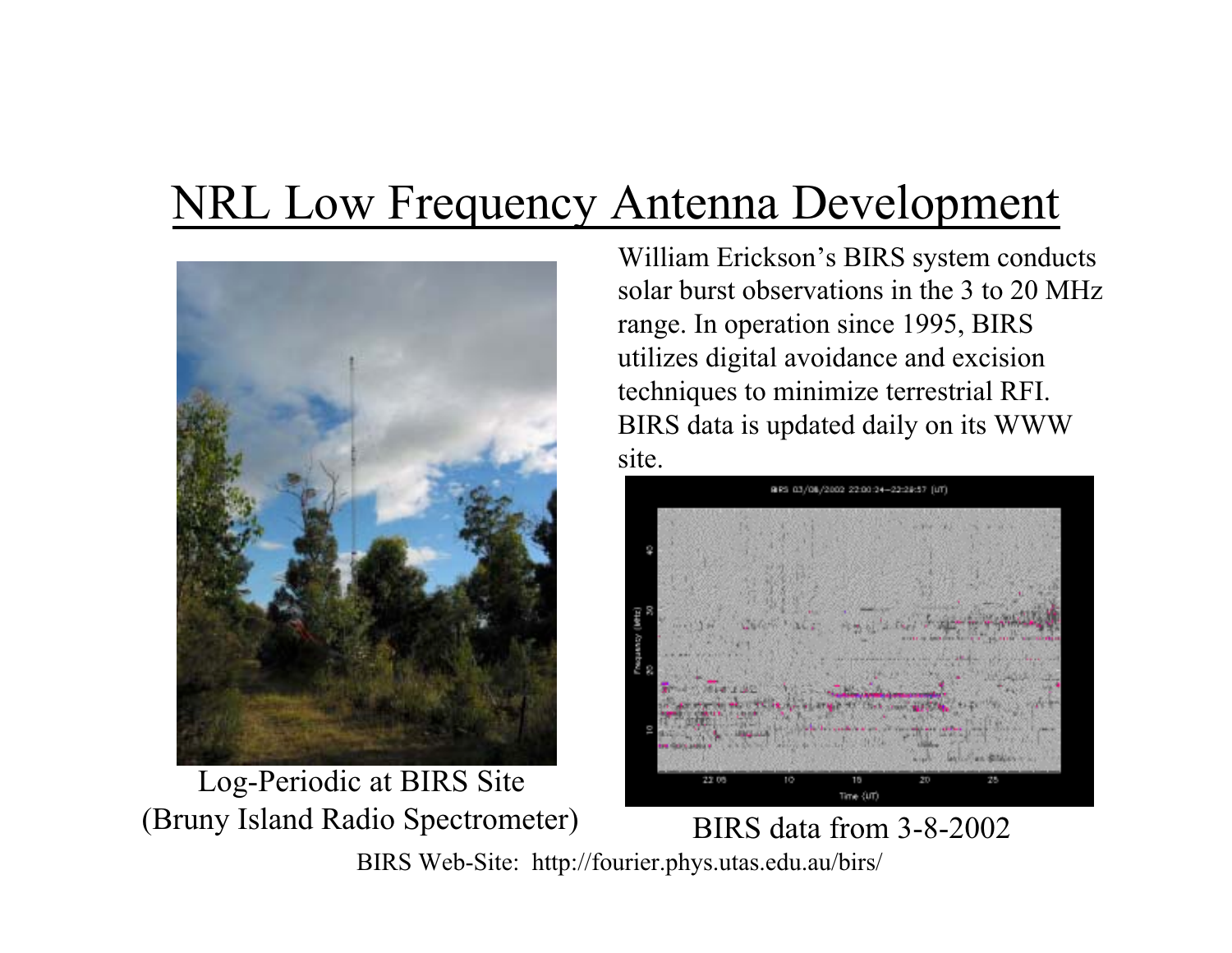



William Erickson

Groundbreaking for Recently Completed Field Tests at William Erickson's BIRS Site (Bruny Island, Tasmania)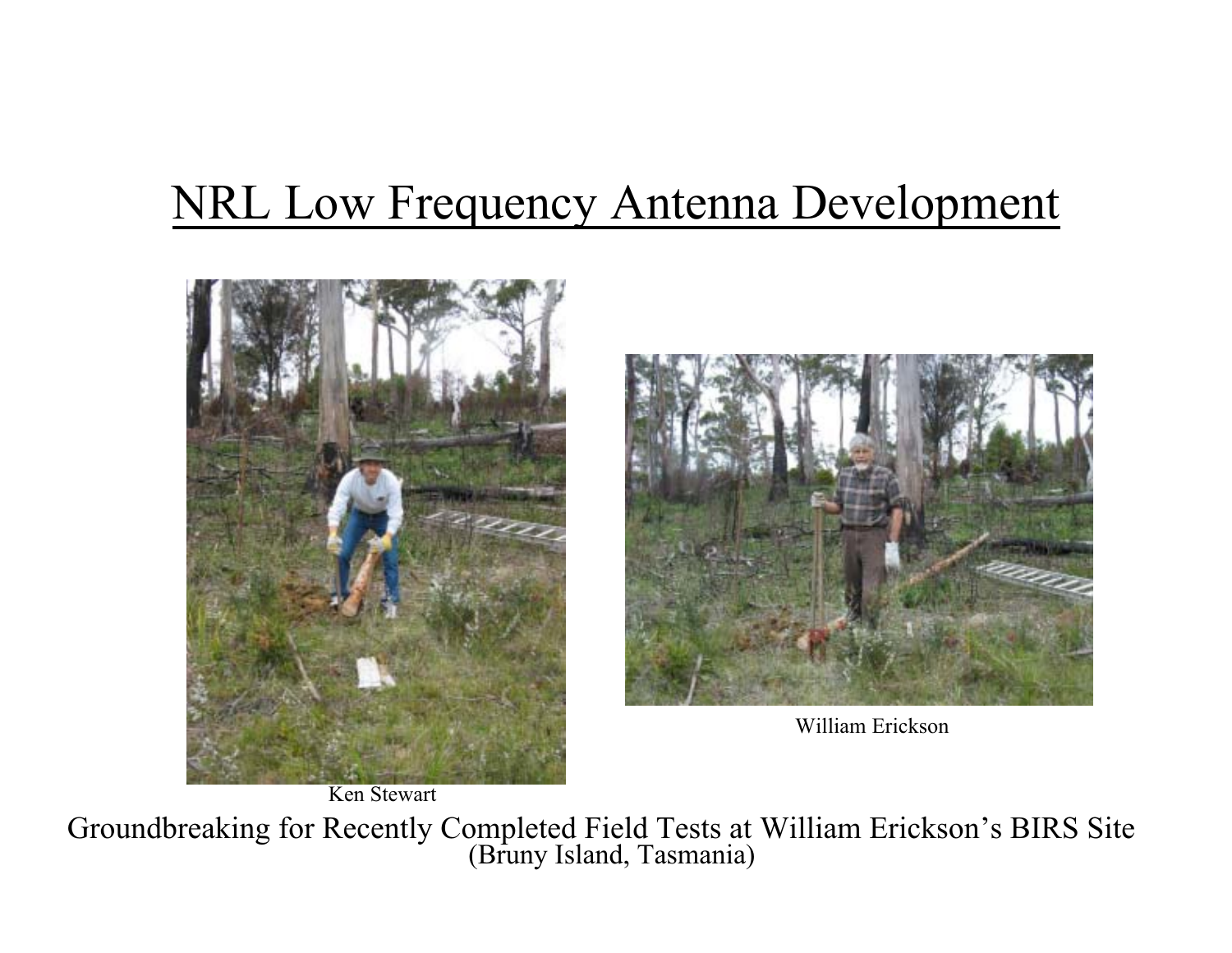

Ground Screen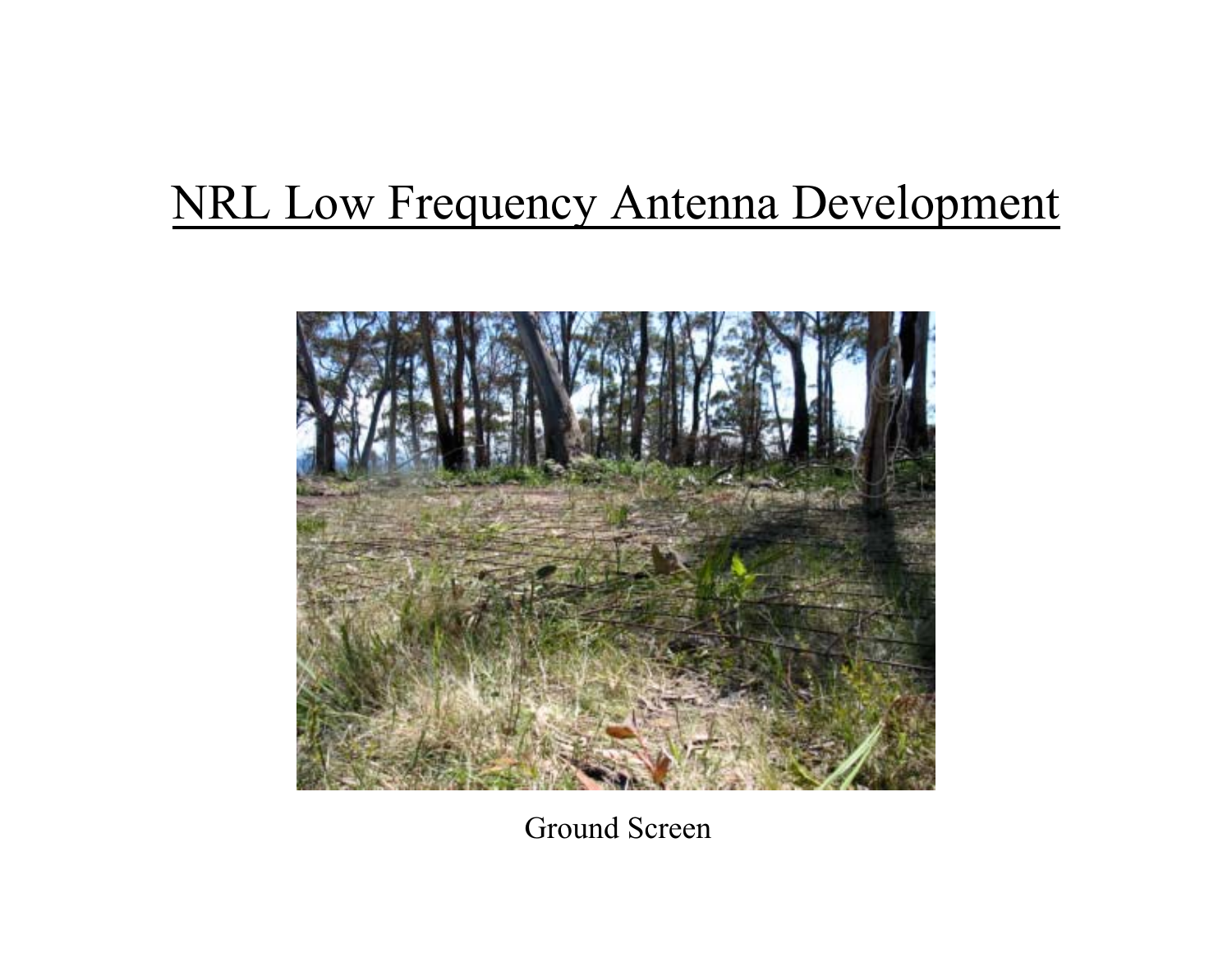CAD Model



1.2 and 3.4 meter Dipole Prototypes at Bruny Island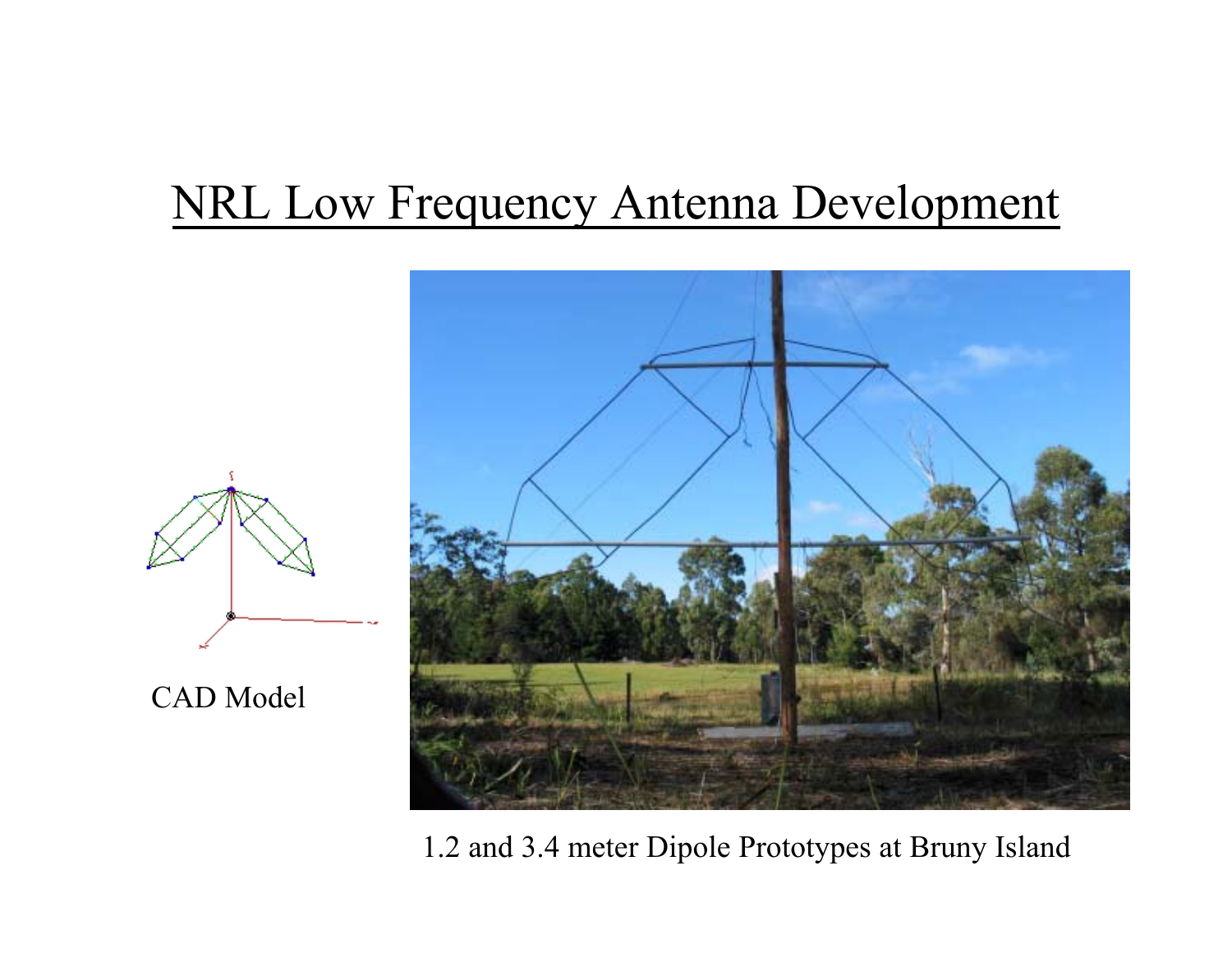

Type V Solar Burst Observed with Prototype LF Antenna

The prototype antenna was integrated into the BIRS system and astronomical observations (e.g. Galactic drift scans, solar burst observations) were conducted.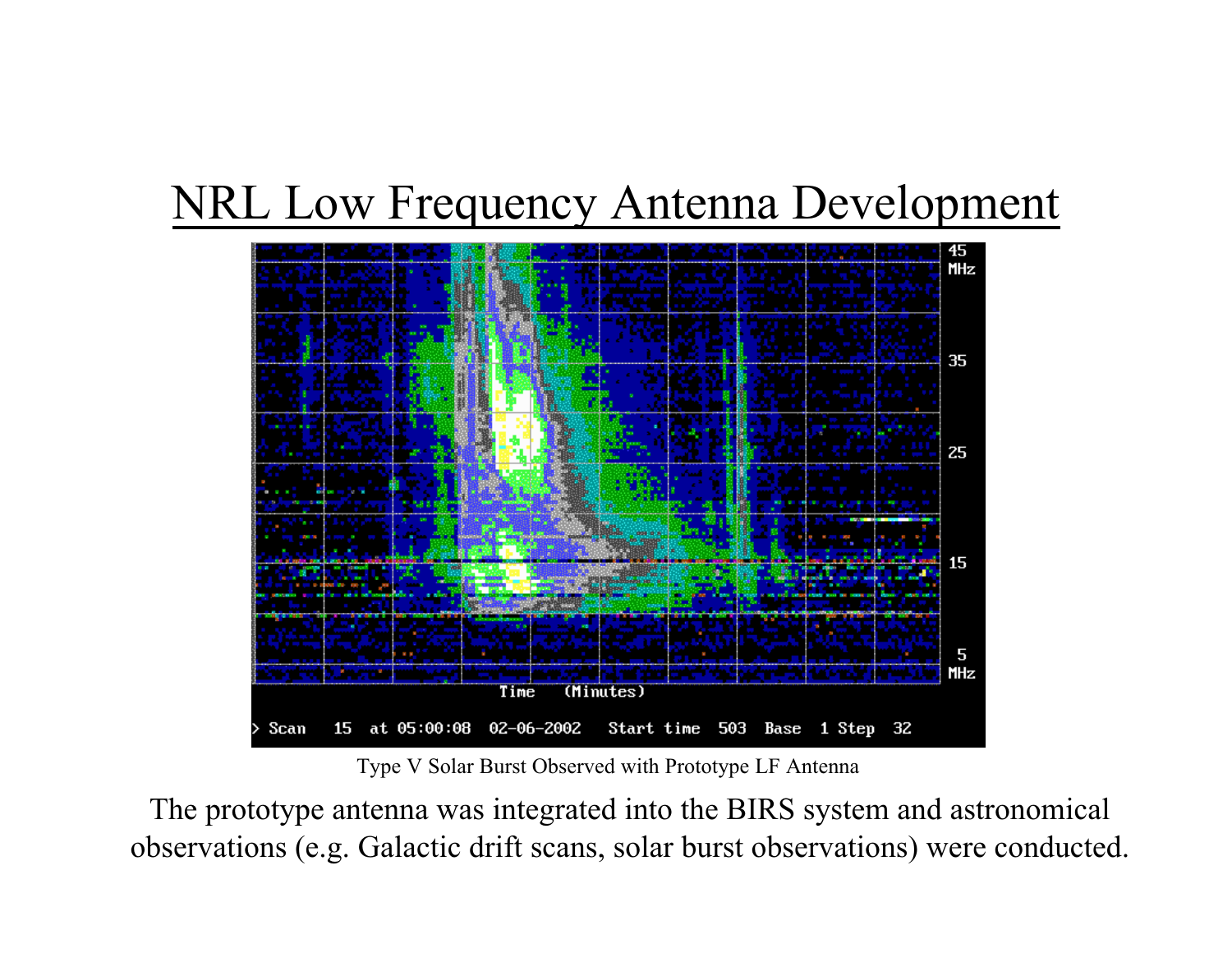

Expected Power Pattern Model Now Available For Other Design Simulations available to all LOFAR consortium members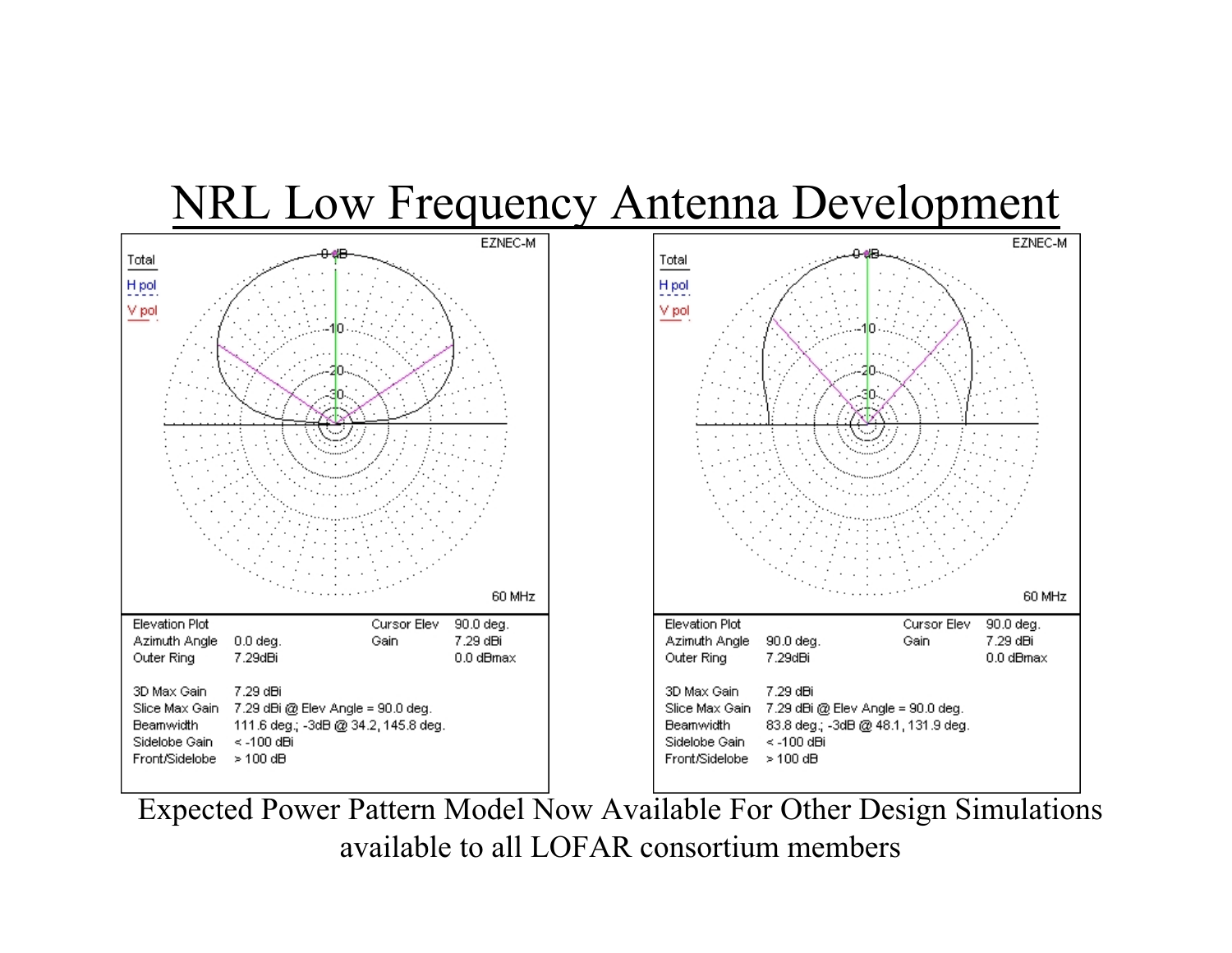- Goals and Milestones
	- –Present until November, 2003:

Form partnership with commercial antenna manufacturer to optimize design for mass production and manage risk.

Present until July, 2002:

Develop two element interferometer test system to provide refined antenna performance data to LOFAR consortium.

–Present until November, 2003:

Develop prototype stations using cross-polarized LF antenna design.